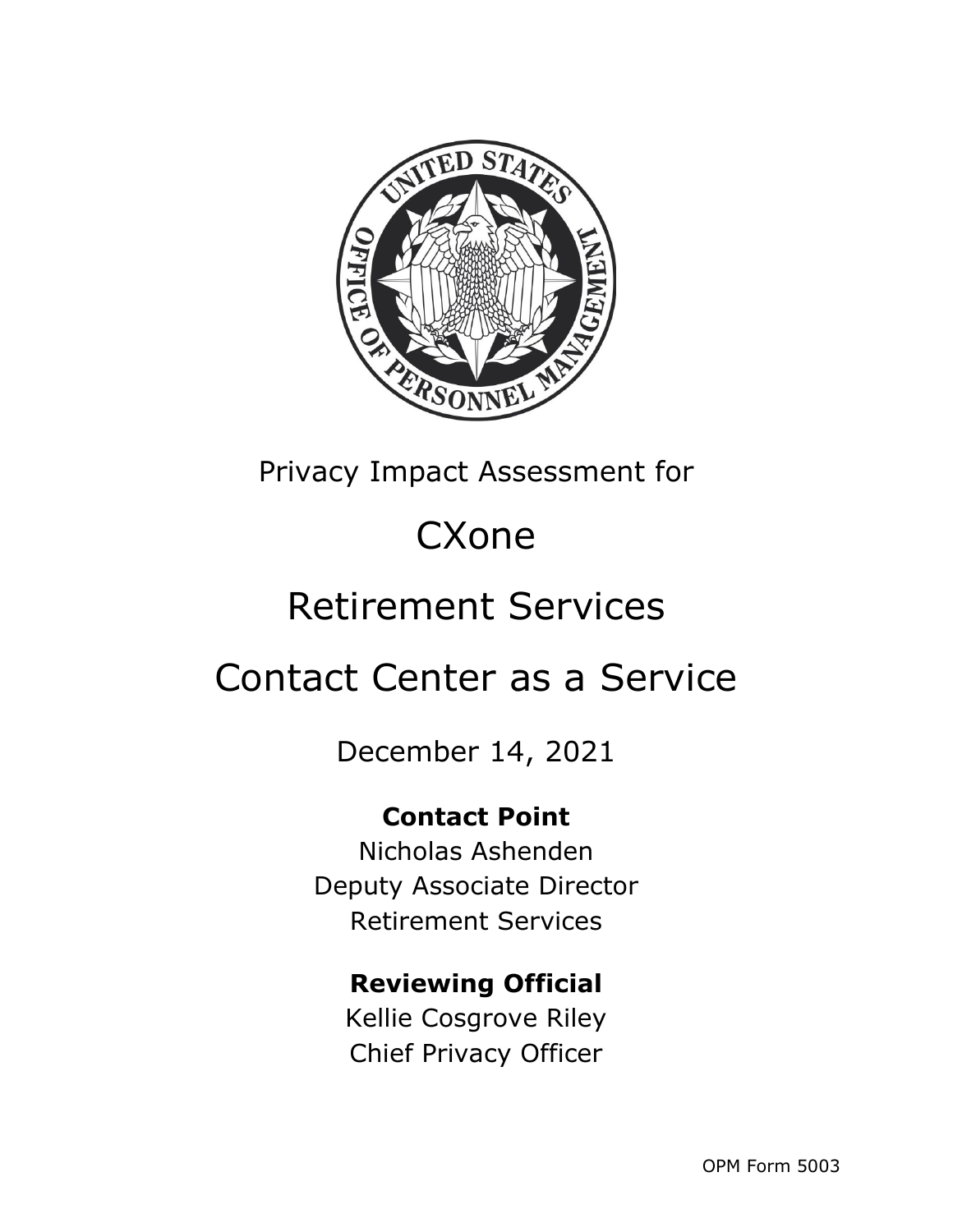



### **Abstract**

The United States Office of Personnel Management's (OPM) Retirement Services' (RS) Retirement Information Office (RIO) Contact Center, in conjunction with the Office of the Chief Information Officer (OCIO), is implementing a new contact center system to support RS's call center. The new system will handle a higher volume of inbound telephone calls and emails, upgrade quality monitoring, and improve reporting metrics and workforce management. This PIA is being conducted because the system will contain personally identifiable information (PII) about federal annuitants, their dependents and survivors.

### **Overview**

The United States Office of Personnel Management's (OPM) Retirement Services' (RS) Retirement Information Office (RIO) Contact Center, in conjunction with the Office of the Chief Information Officer (OCIO), is implementing a new contact center system using cloud-based, multi-channel Commercial Off the Shelf (COTS) software based on "Contact Center as a Service" (CCaaS) technology. The new system will support RS's call center and will handle a higher volume of inbound telephone calls and emails, upgrade quality monitoring, and improve reporting metrics and workforce management over the existing legacy system.

As a result, Federal retirees requesting RS services will be far less likely to receive a busy signal and have an improved call center support experience. The new CCaaS system, using NICE InContact's CXone cloud-based approach, replaces an on-premise Cisco-based system that will be decommissioned once the new system

is operational. The CCaaS system will serve as one of the primary systems supporting RS retirement and benefit operations under the Civil Service Retirement System (CSRS) and the Federal Employees Retirement System (FERS).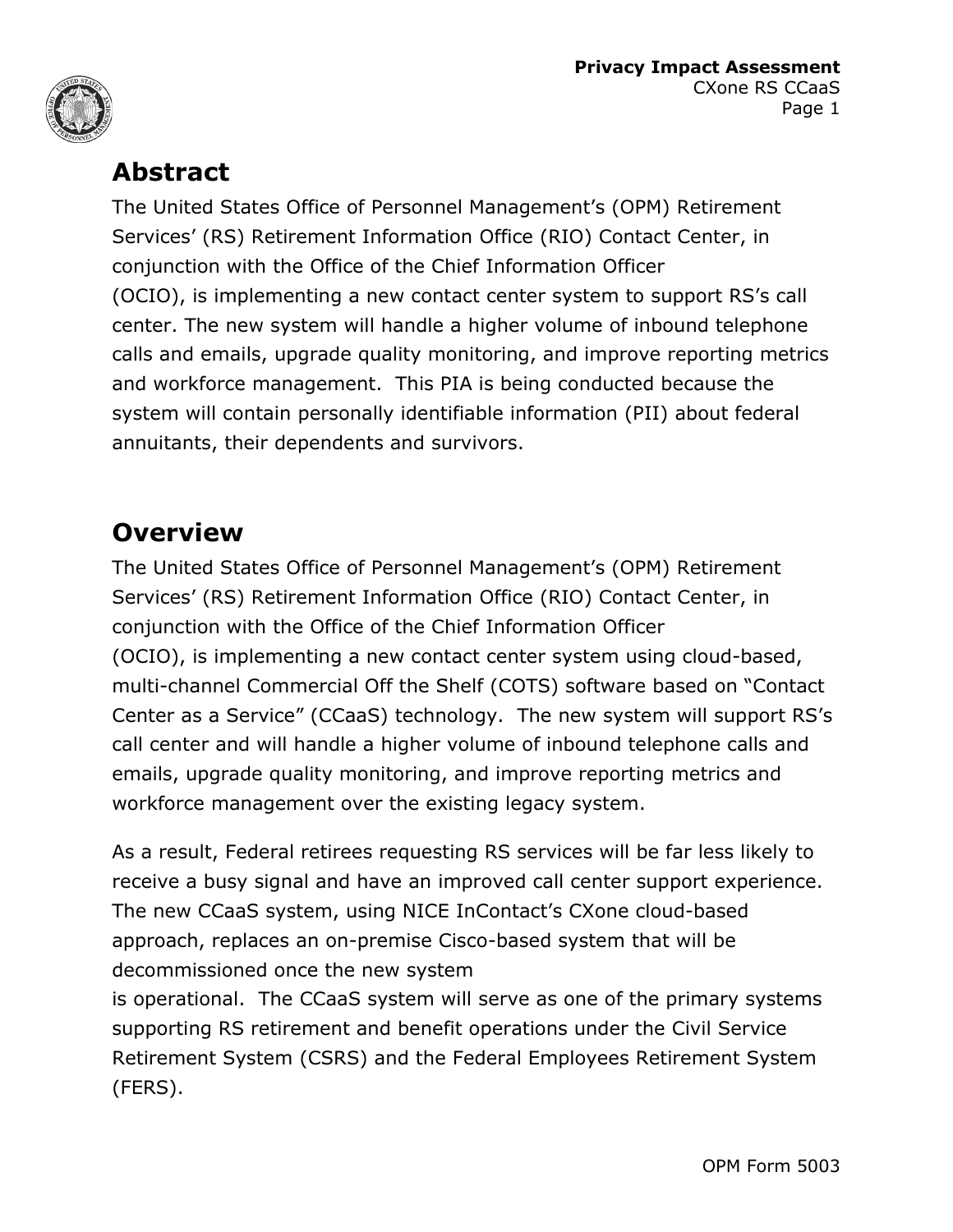

RS is required to provide customer services to federal retirees, survivors, and their families. There are currently 2.7 million annuitants on the RS annuity roll and that number will continue to grow as the aging federal workforce retires. The RIO is the front-line staff for RS and provides services to customers via telephone and email. The RIO receives requests for a wide range of retirement-related services, including but not limited to requests for change of address, change of banking information, change of tax withholding, Services Online password resets, and verification of annuity payments. In addition, the RIO handles questions regarding federal retirement, health benefits, life insurance and other insurance benefits, as well as serving as the RS primary point of contact for individuals to report the death of an annuitant and request the processing of survivor benefits, if eligible.

RS is migrating from the legacy CISCO-based, on-premise call center infrastructure to a cloud-based system to improve the quality of service to retirees (fewer busy signals, shortened wait-times for RIO support) and to leverage the flexibility of the cloud by surging system infrastructure in times of peak support requests.

The new RS CCaaS system will collect information about current and future retirees including, e.g., name, contact information, address, and other details an individual may relay in their call to the center). RS collects this information in order to provide customer services attendant to the retirement accounts of their customers. The customer service agents that service the RS CCaaS system are Federal customer service specialists in RS.

The following is an overview of the RS activities that will be covered by the new CCaaS:

Telephony: The current telephony platform will be modernized with a transition to a Cloud Based Voice Over IP (VoIP) solution. As RS customers call RIO, incoming calls will be received over the VoIP solution and routed to the appropriate team based on the caller's requested area of service.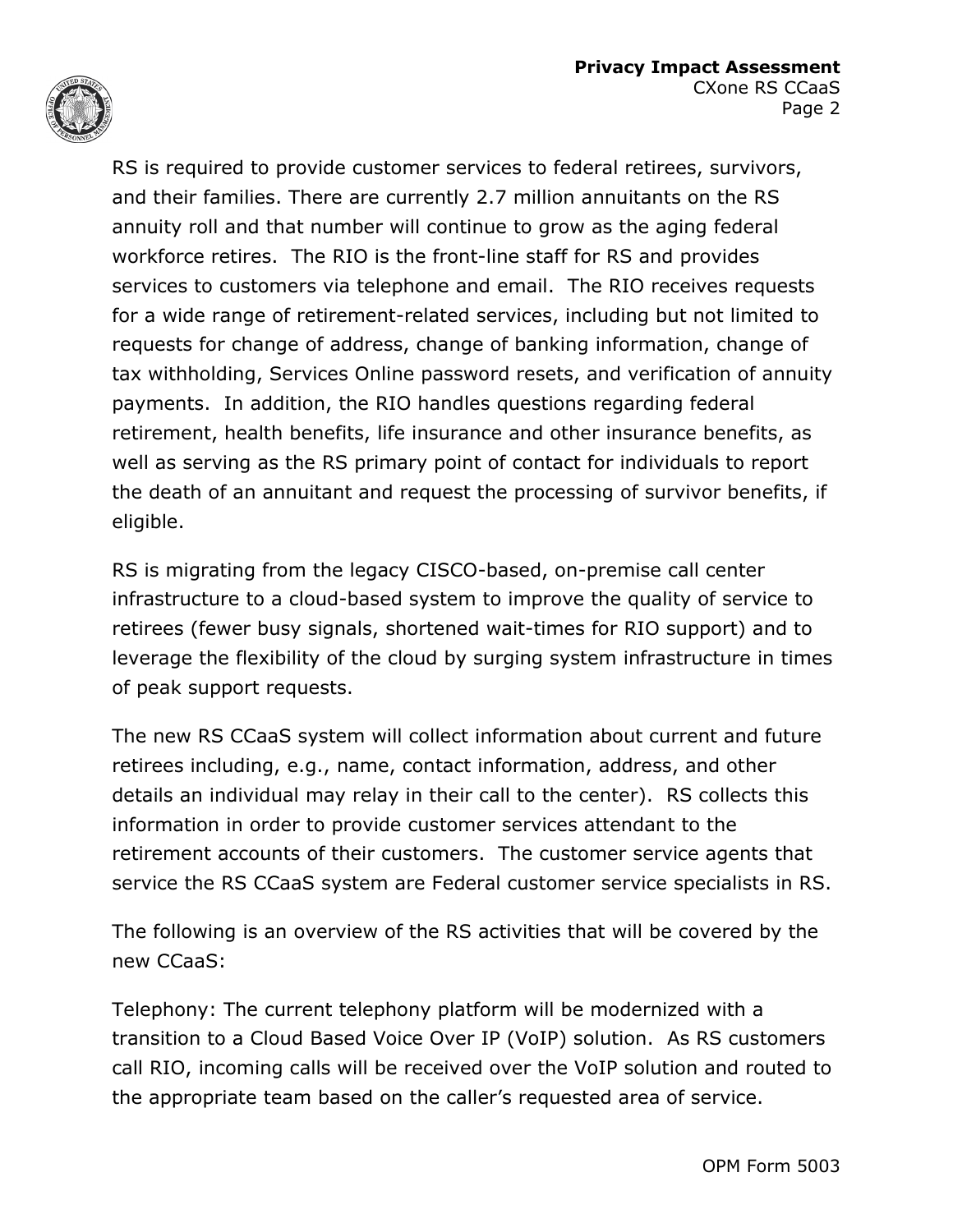

Email: The new system will provide a fully automated solution that directly connects Email messages (including formatted email messages) via the Internet through OPM's Office 365 suite. RS customers sending emails will have their emails routed to a queue for the appropriate team to provide a response.

Call Monitoring Solution: RS managers will have dashboards, reports, and recordings to monitor the quality and performance of the team and effectively monitor agent performance and maximize customer satisfaction and end user experience.

Workforce Management Solution: RS managers will be able to forecast volume and scheduling to boost team efficiency across customer response channels in order to improve overall operational efficiency and better manage day‐to day contact center (formerly call center) performance.

Knowledge Management: The system will provide a knowledge management capability that serves as an informational database for RS. With this tool, RS will be able to build content that will enable agents to respond more efficiently to customer needs and, in the future, will provide the opportunity for self-service to customers on frequently answered questions.

### **Section 1.0. Authorities and Other Requirements**

#### **1.1. What specific legal authorities and/or agreements permit and define the collection of information by the project in question?**

The Civil Service Retirement System (CSRS) is administered pursuant to 5 U.S.C. chapter 83 and the Federal Employee Retirement System (FERS) is administered pursuant to 5 U.S.C. chapter 84. In addition, the following authorities are relevant to the information in ARS: 5 U.S.C. § 3301 and chapters 87, 89 and 90; Pub. L. 83-598, 84-356, 86-724, 94-455, and 106- 265; and Executive Order 9397, as amended by Executive Order 13478.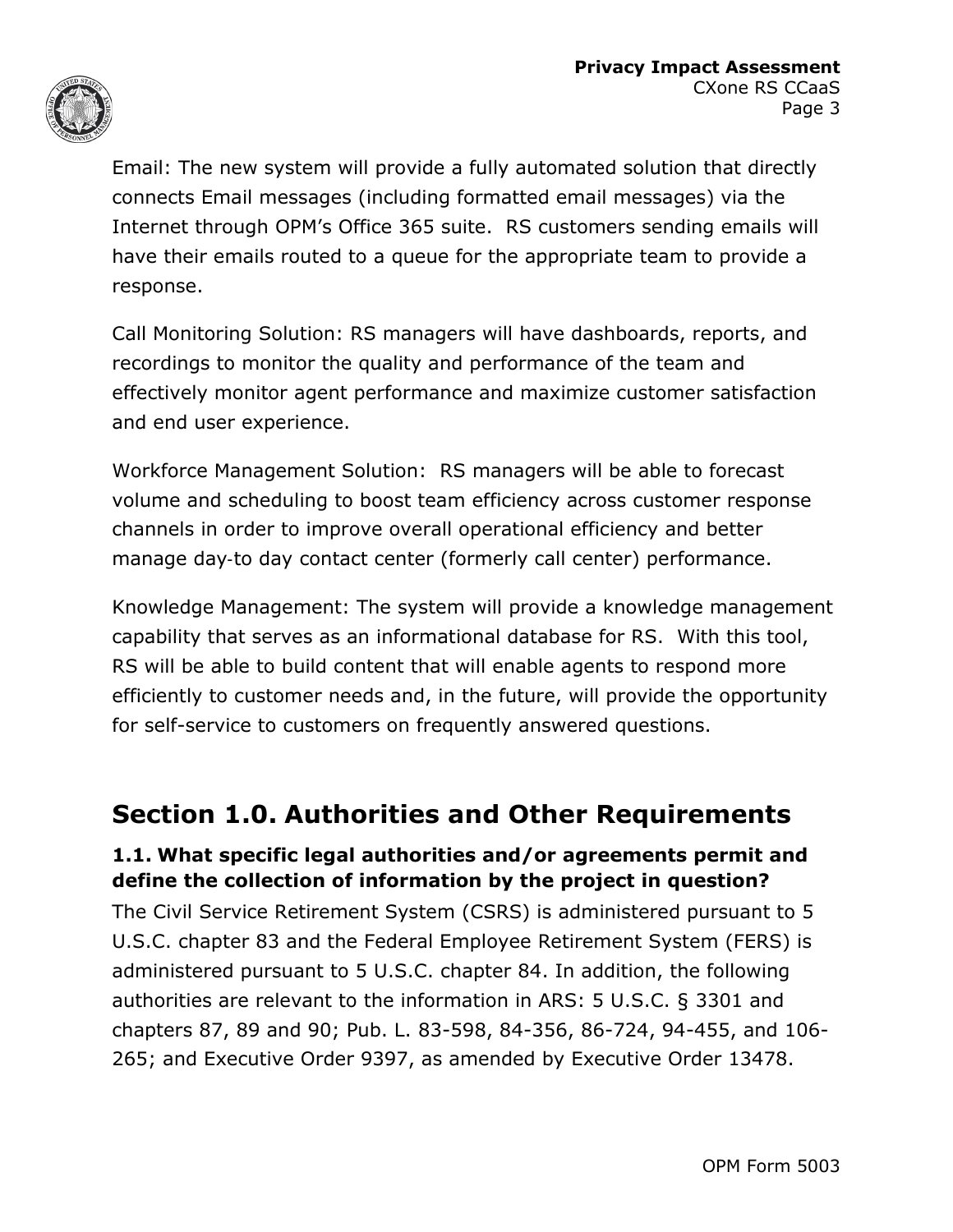

#### **1.2. What Privacy Act System of Records Notice(s) (SORN(s)) apply to the information?**

Retirement records are covered by the OPM/CENTRAL 1, Civil Service Retirements and Benefits SORN. Certain records contained in this system may not be retrieved by personal identifier and are, therefore, not subject to the Privacy Act.

#### **1.3. Has a system security plan been completed for the information system(s) supporting the project?**

The NICE CXone system is a FedRAMP-approved system. OPM Security is providing an Interim Authority to Test (IATT) while they complete their review of the FedRAMP controls and determine additional security controls needed for the system.

#### **1.4. Does a records retention schedule approved by the National Archives and Records Administration (NARA) exist?**

Yes. Emails are maintained pursuant GRS 6.1 and call center calls, including call center recordings, are maintained pursuant to GRS 6.5, Item 010 (customer service operations records).

The actual retirement case files are maintained pursuant to DAA-0478-2017- 0001.

#### **1.5. If the information is covered by the Paperwork Reduction Act (PRA), provide the OMB Control number and the agency number for the collection. If there are multiple forms, include a list in an appendix.**

The information in the system is not covered by the PRA.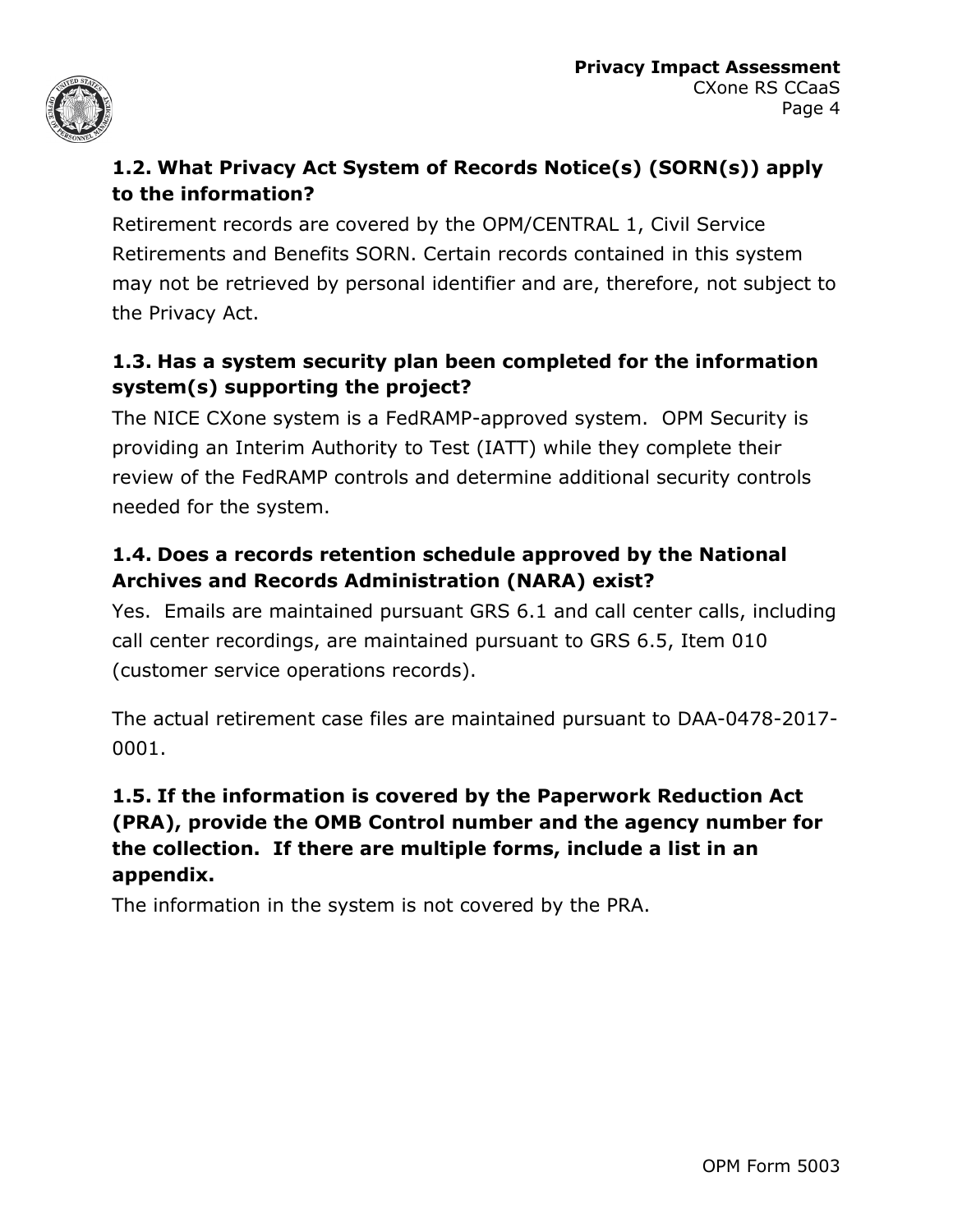

# **Section 2.0. Characterization of the Information**

#### **2.1. Identify the information the project collects, uses, disseminates, or maintains.**

The system will collect information about individuals who contact RS via this system, to include name, contact information such as phone number, email and mailing address, and other details an individual may relay when they contact RS. Additionally, the system includes details regarding contact center agents including contact information, their respective skill area, and their availability. Information is captured as part of the screen recordings but not entered and maintained in this system.

#### **2.2. What are the sources of the information and how is the information collected for the project?**

The information in CCaaS will be obtained directly from the individual annuitant, survivor, or other contact, who provides it via phone call or email. Data in CCaaS originates primarily from the RIO Contact Center customer. RS call center agents use information from the Annuity Roll System (ARS) and the Annuitant Health Benefits Open Season System (AHBOSS) to respond to caller questions, as well as to communicate with insurance carriers as necessary. There is no integration between the RS CCaaS system and ARS and AHBOSS systems, but RS call center agents review data in these systems to support the caller.

#### **2.3. Does the project use information from commercial sources or publicly available data? If so, explain why and how this information is used.**

No. RS CCaaS does not use commercial sources or publicly available data.

#### **2.4. Discuss how accuracy of the data is ensured.**

RS call center agents use information in the ARS system to confirm the identity of the caller on the phone.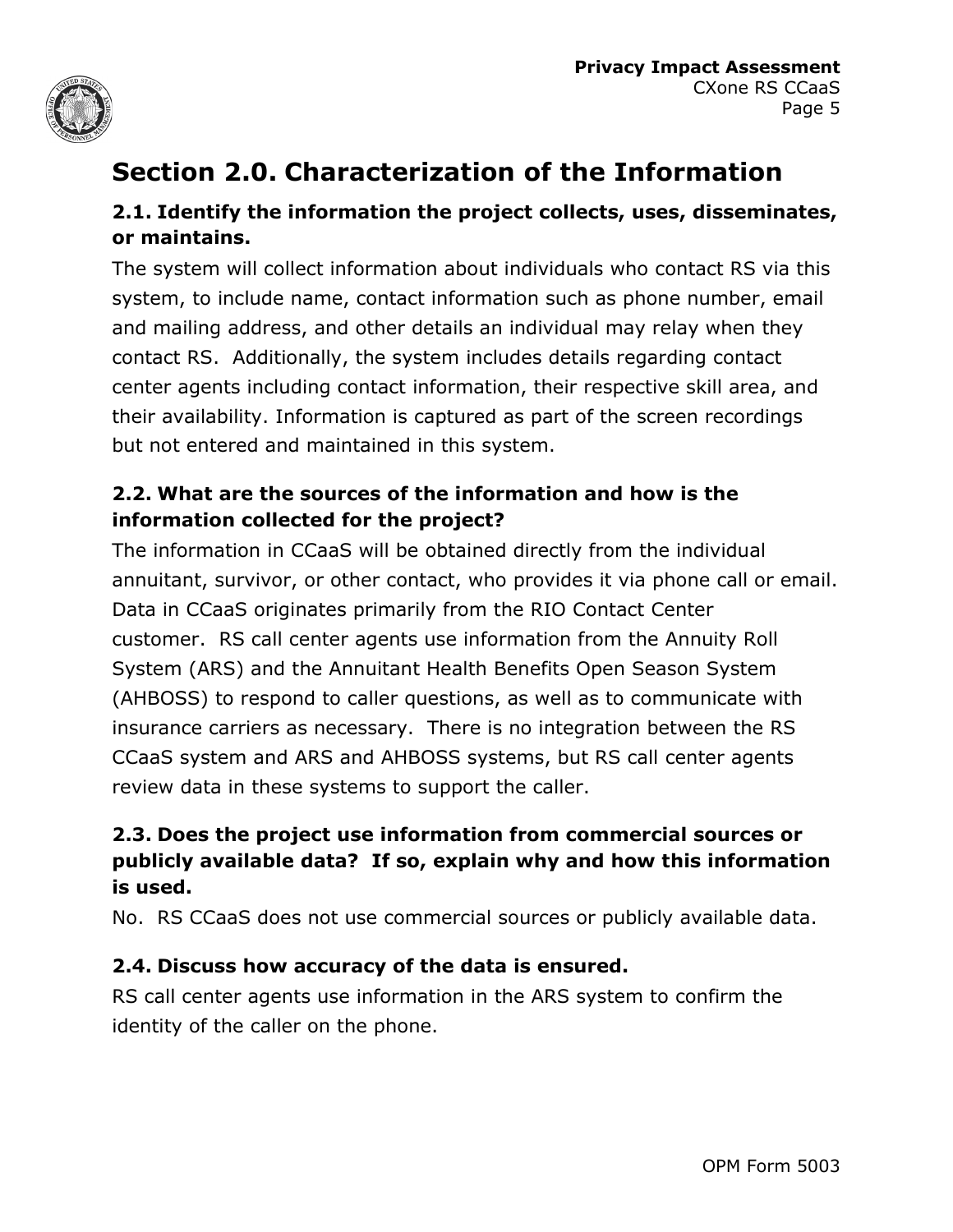

#### **2.5. Privacy Impact Analysis: Related to Characterization of the Information**

**Privacy Risk**: There is a risk of collecting extraneous information if customers submit information or attachments in emails to the RIO Contact Center.

**Mitigation**: This risk will be mitigated by RS call center agents advising users that email correspondence should be limited to the information needed to respond to their support request.

**Privacy Risk**: There is a risk that the information in customer contact information is not accurate in CCaaS.

**Mitigation**: This risk is mitigated by the detailed procedures the RIO Contact Center has in place to capture and ensure that the customer information is as accurate as possible during the support call or email exchange. RS call center agents use information in the ARS system to confirm the identity of the caller.

# **Section 3.0. Uses of the Information**

#### **3.1. Describe how and why the project uses the information.**

The information in the CCaaS system is used to capture call or email information received by RIO Contact Center agents when responding to a customer request for support. The information is used by agents to manage the call or email communication, and provide information regarding Federal retirement, health, and life insurance benefits.

#### **3.2. Does the project use technology to conduct electronic searches, queries, or analyses in an electronic database to discover or locate a predictive pattern or an anomaly? If so, state how OPM plans to use such results.**

No. CCaaS does not use technology to conduct electronic searches, queries, or analyses for the purpose of discovering or locating a predictive pattern or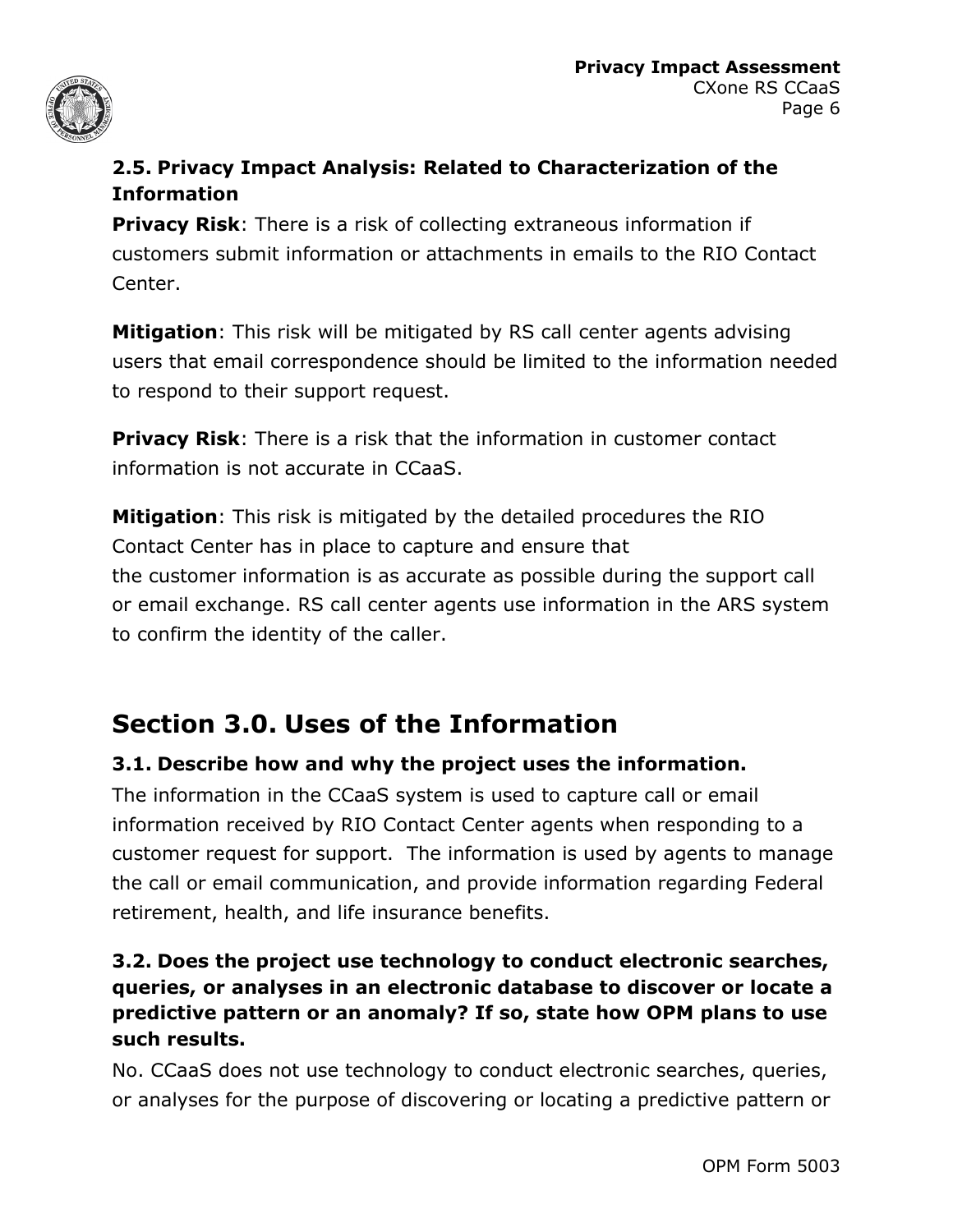

anomaly. Only data associated with the caller, the caller's, request, and data about the purpose and length of call are captured.

#### **3.3. Are there other programs or offices with assigned roles and responsibilities within the system?**

Yes, in addition to RS, the Office of the Chief Information Officer (OCIO) has assigned roles and responsibilities within the system. OCIO will require access for IT support such as installing software on agent desktops in order to access the system and to support administration of the system.

#### **3.4. Privacy Impact Analysis: Related to the Uses of Information**

**Privacy Risk**: There is a risk that the information in the CCaaS system could be used for a purpose other than that for which it was initially collected.

**Mitigation**: This risk is mitigated by user roles established by the CCaaS Administrator. Only those with a function related to managing the system will be granted access and only authorized users may access or modify the data in the CCaaS.

**Privacy Risk**: There is a risk that an unauthorized user might access the information in the system or that an authorized user might access the data in the system that he or she does not have a business need to review.

**Mitigation**: This risk is mitigated through role-based access control and following a strict IT access provisioning policy. Specific roles for Administrators, Managers, and Agents have been defined to prevent unauthorized user access to information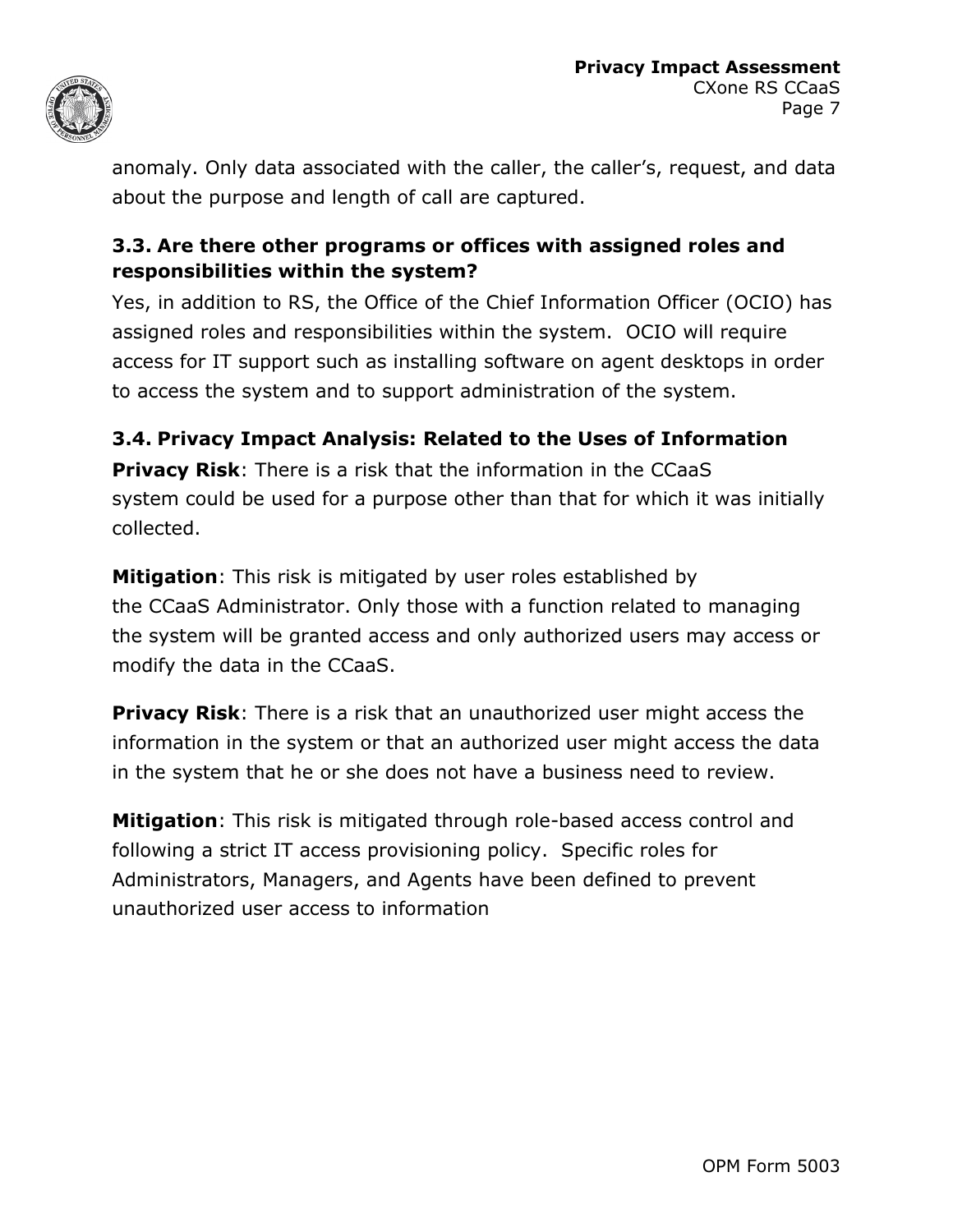

# **Section 4.0. Notice**

#### **4.1. How does the project provide individuals notice prior to the collection of information? If notice is not provided, explain why not.**

The individual does not have advance notice from the system, but the RS agent explains to the caller that information will be collected during the call to respond to customer's request for information. In addition, notice about the system is provide via publication of this PIA.

#### **4.2. What opportunities are available for individuals to consent to uses, decline to provide information, or opt out of the project?**

Customers calling into the RS call center are initially advised that their call is being recorded. At that time, customers may opt to exclude themselves by dropping off the call though assistance may be limited if they choose to do so. If customers communicate via email, they may opt to exclude information in email that they do not wish to provide.

#### **4.3. Privacy Impact Analysis: Related to Notice**

**Privacy Risk**: There is a risk that individuals will not have notice and are not aware that CCaaS contains their information.

**Mitigation**: This risk is mitigated via publication of this PIA, which provides notice that CCaaS uses and shares data with internal OPM source systems and external Federal agencies for purposes of data matching related to retirement benefits. In addition, RS agents explain to individuals who contact them what information is needed to address the individual's inquiry.

# **Section 5.0. Data Retention by the Project**

#### **5.1. Explain how long and for what reason the information is retained.**

Emails are maintained for seven years pursuant to GRS 6.1; and call center calls, to include screen and voice recordings, are maintained for one year after the issue is resolved (GRS 6.5, Item 010). Recordings are then moved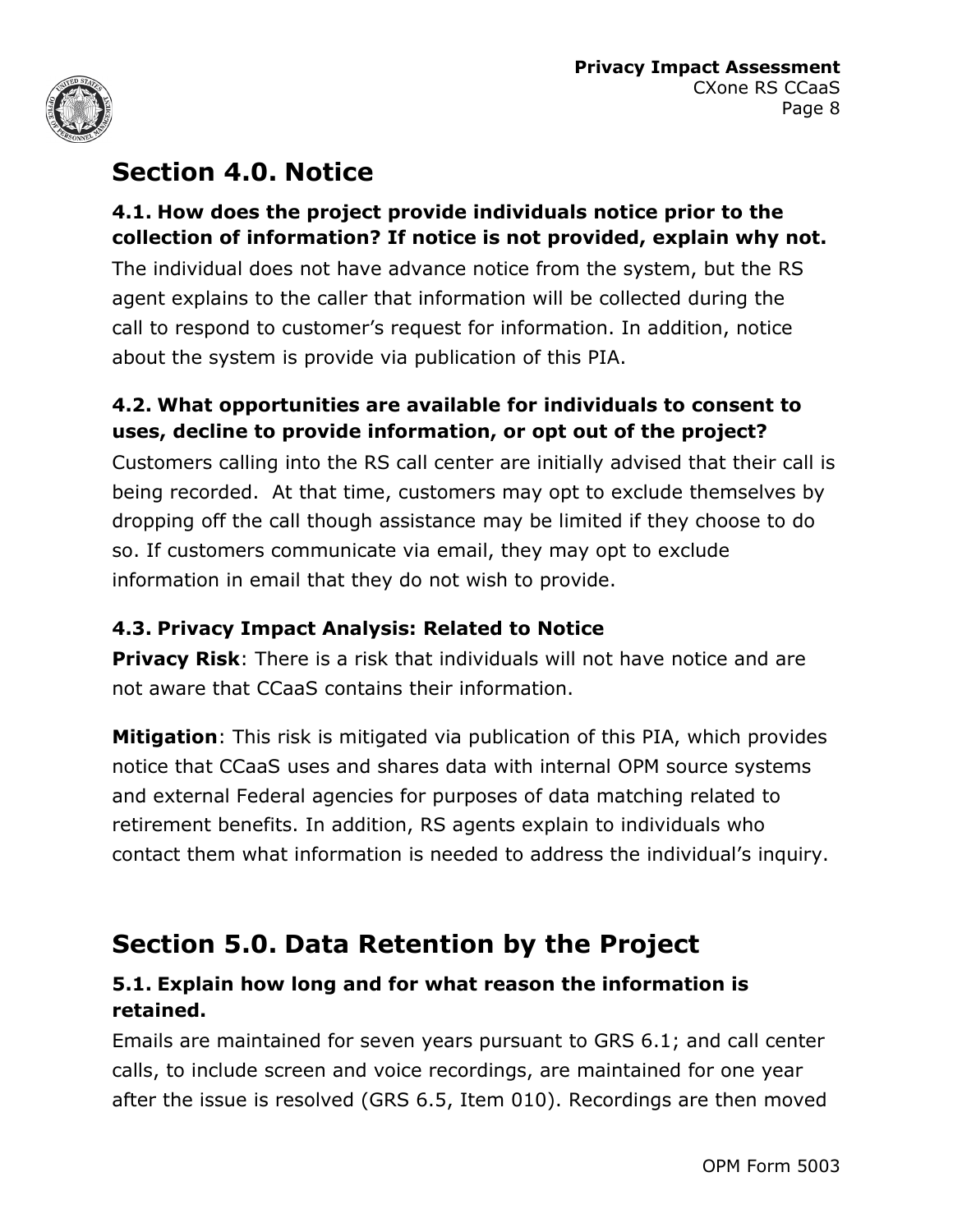

to archival storage for a period of one year. If an email or details of a call center call need to be maintained longer, those items are converted to a record format (.pdf or word) and maintained in the appropriate file, subject to the retention schedule appropriate to that file. The actual retirement case files are maintained pursuant to DAA-0478-2017-0001.

#### **5.2. Privacy Impact Analysis: Related to Retention**

**Privacy Risk:** There is a risk that information will be kept longer than is necessary to achieve the necessary business purpose.

**Mitigation**: This risk is mitigated by adhering to the applicable records schedule, which addresses the business need to retain the information. The program office should review the five-year archival of recordings with the Records Officer to determine whether there is a business need to retain those records beyond the one-year base retention called for in the applicable records schedule.

# **Section 6.0. Information Sharing**

#### **6.1. Is information shared outside of OPM as part of the normal agency operations? If so, identify the organization(s) and how the information is accessed and how it is to be used.**

Some of the information in CCaaS may be shared externally with FEHB insurance carriers and other Federal agencies as RIO Contact Center agents work to gather and provide information to customers. Only the information necessary to address the inquiry should be shared.

#### **6.2. Describe how the external sharing noted in 6.1 is compatible with the SORN noted in 1.2.**

The information sharing described above is conducted in accordance primarily with the following routine uses in the OPM/CENTRAL 1 SORN.

k. For Non-Federal Personnel--To disclose information to private organizations, contractors, grantees, volunteers, or other non-Federal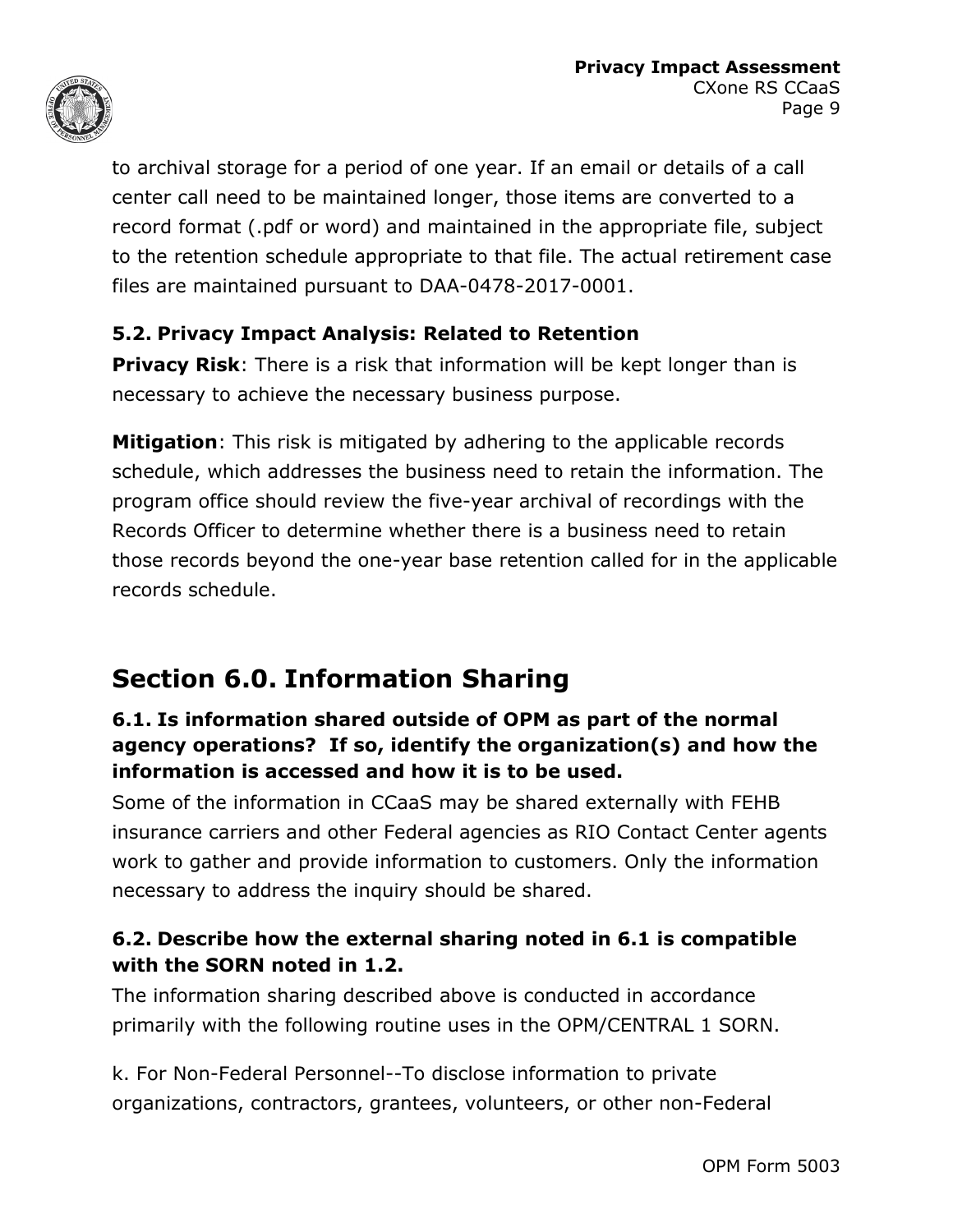

personnel performing or working on a project, contract, service, grant, cooperative agreement, or job for, to the benefit of, or consistent with the interests of the Federal Government when OPM has determined that the use of that information is compatible with proper disclosure and will benefit Federal employees, annuitants or their dependents, survivors, and beneficiaries. To disclose information to contractors, grantees, or volunteers performing or working on a contract, service, grant, cooperative agreement, or job for the Federal Government.

l. To disclose, to the following recipients, information needed to adjudicate a claim for benefits under OPM's or the recipient's benefits program(s), or information needed to conduct an analytical study of benefits being paid under such programs: Office of Workers' Compensation Programs; Department of Veterans Affairs Pension Benefit Program; Social Security Administration's Old Age, Survivor and Disability Insurance and Medical Programs and Supplemental Security Income Program; Center for Medicare and Medicaid Services; Department of Defense; Railroad Retirement Board; military retired pay programs; Federal civilian employee retirement programs (other than the CSRS or FERS); or other national, State, county, municipal, or other publicly recognized charitable or social security administrative agencies.

m. To disclose to the Office of Federal Employees Group Life Insurance (OFEGLI) information necessary to verify the election, declination, or waiver of regular and/or optional life insurance coverage or eligibility for payment of a claim for life insurance.

n. To disclose to health insurance carriers contracting with OPM to provide a health benefits plan under the FEHB, SSN, and other information necessary to identify enrollment in a plan, to verify eligibility for payment of a claim for health benefits, or to carry out the coordination for benefits provisions of such contracts.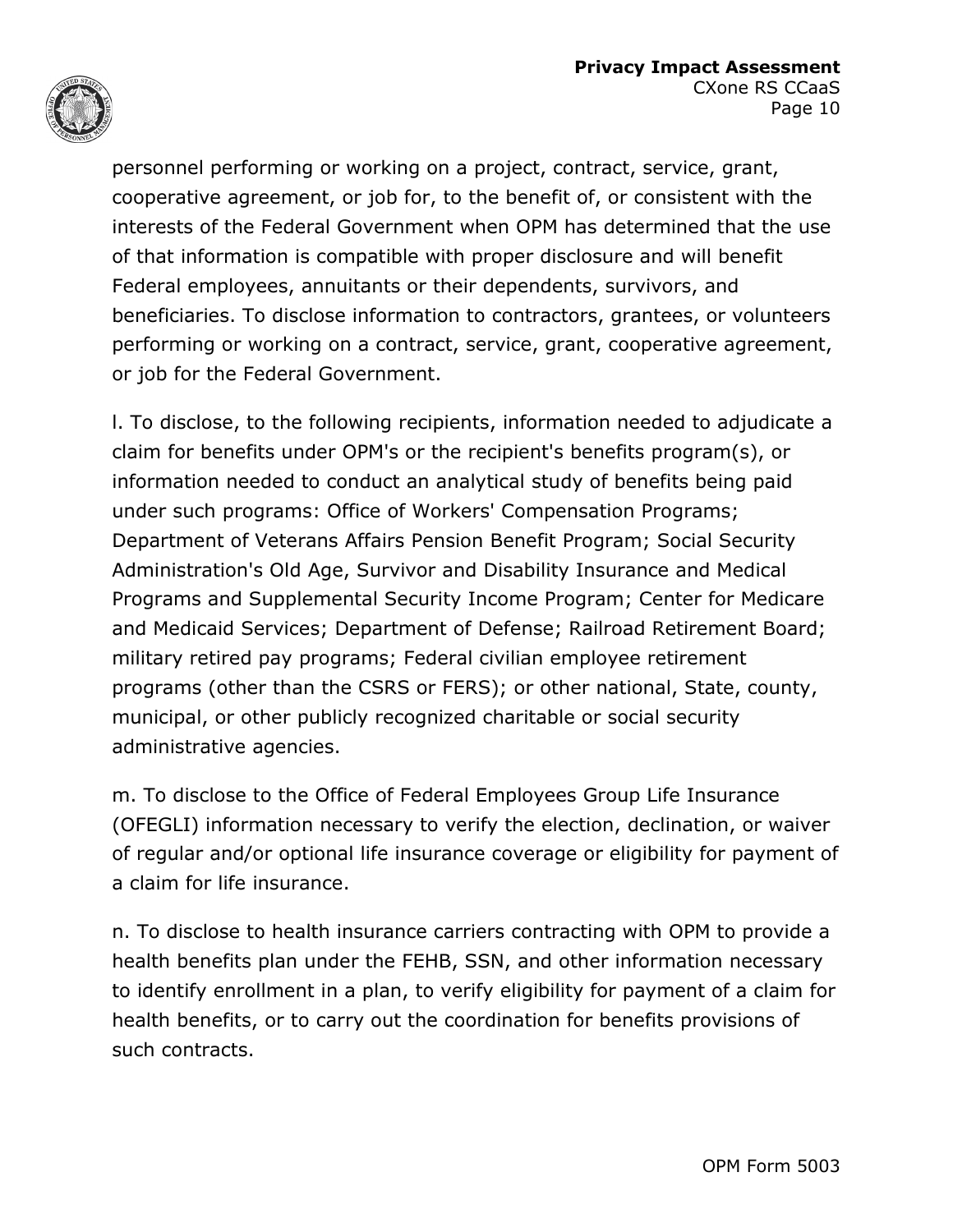

z. To disclose to an allottee, as defined in 5 CFR 831.1501, the name, address, and the amount withheld from an annuitant's benefits, pursuant to 5 CFR 831.1501 et seq. as an allotment to that allottee to implement the program of voluntary allotments authorized by 5 U.S.C. 8345(h) or 8465

bb. To disclose to the Social Security Administration the SSN of civil service annuitants.

#### **6.3. Does the project place limitations on re-dissemination?**

No. When information is shared with insurance carriers in order to address an individual's inquiry, the information is shared from ARS (verbally only) and not from the CCaaS system is used.

#### **6.4. Describe how the project maintains a record of any disclosures outside of OPM.**

hen information is shared with insurance carriers in order to address an individual's inquiry, the information is shared from ARS (verbally only) and not from the CCaaS system is used.

#### **6.5. Privacy Impact Analysis: Related to Information Sharing**

**Privacy Risk**: There is a risk that information from CCaaS could be inappropriately disclosed for a purpose that is not consistent with the purpose for which it was collected.

**Mitigation**: This risk is mitigated by Retirement Center procedures guiding agents to verify an individual's identity so that only callers who are entitled to receive information about an annuitant will receive that information. In addition, agents receive instruction about what external entities it is appropriate to contact and provide information to about an individual caller in order to resolve the caller's inquiry.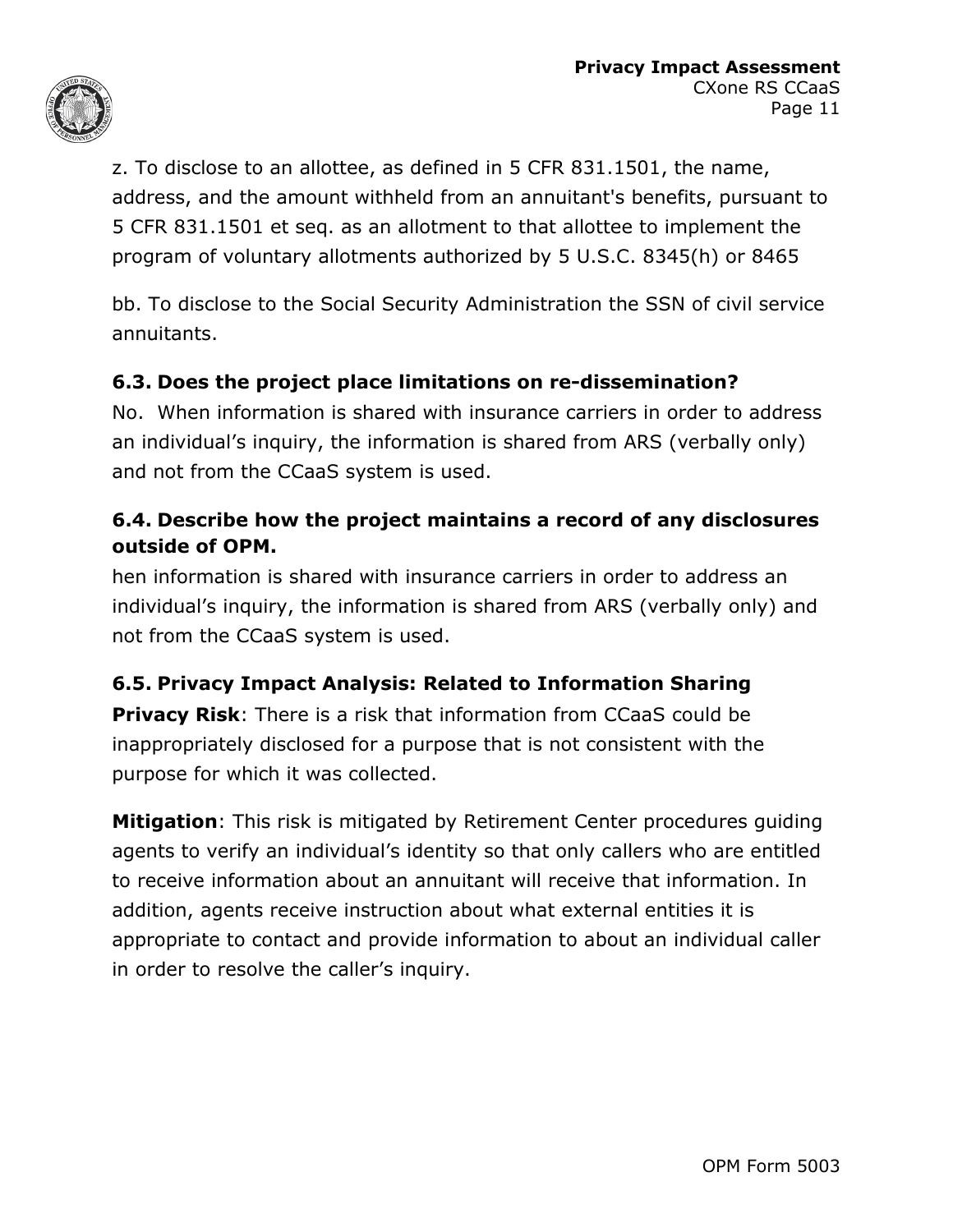

### **Section 7.0. Redress**

#### **7.1. What are the procedures that allow individuals to access their information?**

Customers do not have direct access to CCaaS as those records are stored on the NICE CXone system and they will not have access to the system.

Individuals may request access to their retirement records or call center system records by following the instructions in the OPM/CENTRAL 1 SORN and providing the following information: name, including all former names; date of birth; Social Security number; the name and address of the office in which he or she is currently or was formerly employed in the Federal service; and annuity, service credit, or voluntary contributions account number, if assigned. Individuals requesting access must also follow OPM's Privacy Act regulations, 5 C.F.R. part 297, regarding verification of identity and access to records.

#### **7.2. What procedures are in place to allow the subject individual to correct inaccurate or erroneous information?**

Customers do not have direct access to CCaaS. Individuals may request that their records be corrected by following the instructions in the OPM/CENTRAL 1 SORN and providing the following information: name, including all former names; date of birth; Social Security number; the name and address of the office in which he or she is currently or was formerly employed in the Federal service; and annuity, service credit, or voluntary contributions account number, if assigned. Individuals requesting access must also follow OPM's Privacy Act regulations, 5 C.F.R. part 297, regarding verification of identity and access to records.

#### **7.3. How does the project notify individuals about the procedures for correcting their information?**

Individuals may receive notice by inquiring of RS agents when they make an inquiry about correcting their information. In instances, the PIA and the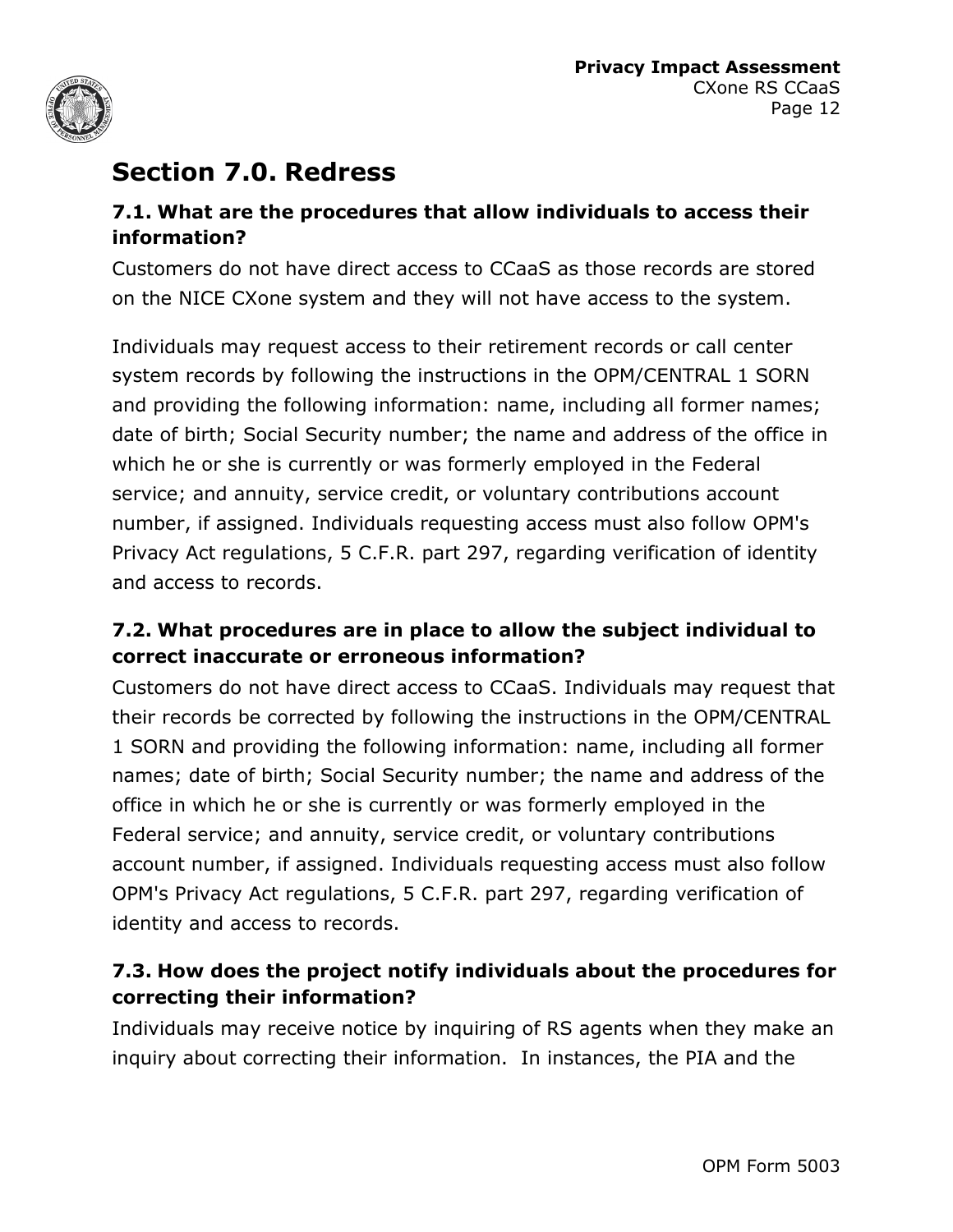

OPM/CENTRAL 1 SORN provide information about how to request a correction to records.

#### **7.4. Privacy Impact Analysis: Related to Redress**

**Privacy Risk**: There is a risk that individuals may not be afforded adequate opportunity to correct information in CCaaS.

**Mitigation**: This risk is mitigated by providing individuals with access to RS agents via the contact center and via the information provided in this PIA and the OPM/CENTRAL-1 SORN.

**Privacy Risk:** There is a risk that individuals will not be notified concerning their ability to access and amend their records.

**Mitigation**: This risk is mitigated through publication of this PIA, the OPM/CENTRAL-1 SORN, and via requests of RS agents who can often address an individual's concern.

# **Section 8.0. Auditing and Accountability**

#### **8.1. How does the project ensure that the information is used in accordance with stated practices in the PIA?**

CCaaS maintains access roles for OPM personnel and contractors that restrict and grant access to information and functionality based on the user's role in supporting the business process need. CCaaS captures sufficient information in audit records to establish what events occurred, the sources of the events, and the outcomes of the events.

OPM personnel review and analyze application records, and review screen and call recordings for indications of inappropriate or unusual activity, investigate suspicious activity or suspected violations, report findings to appropriate officials, and take necessary actions.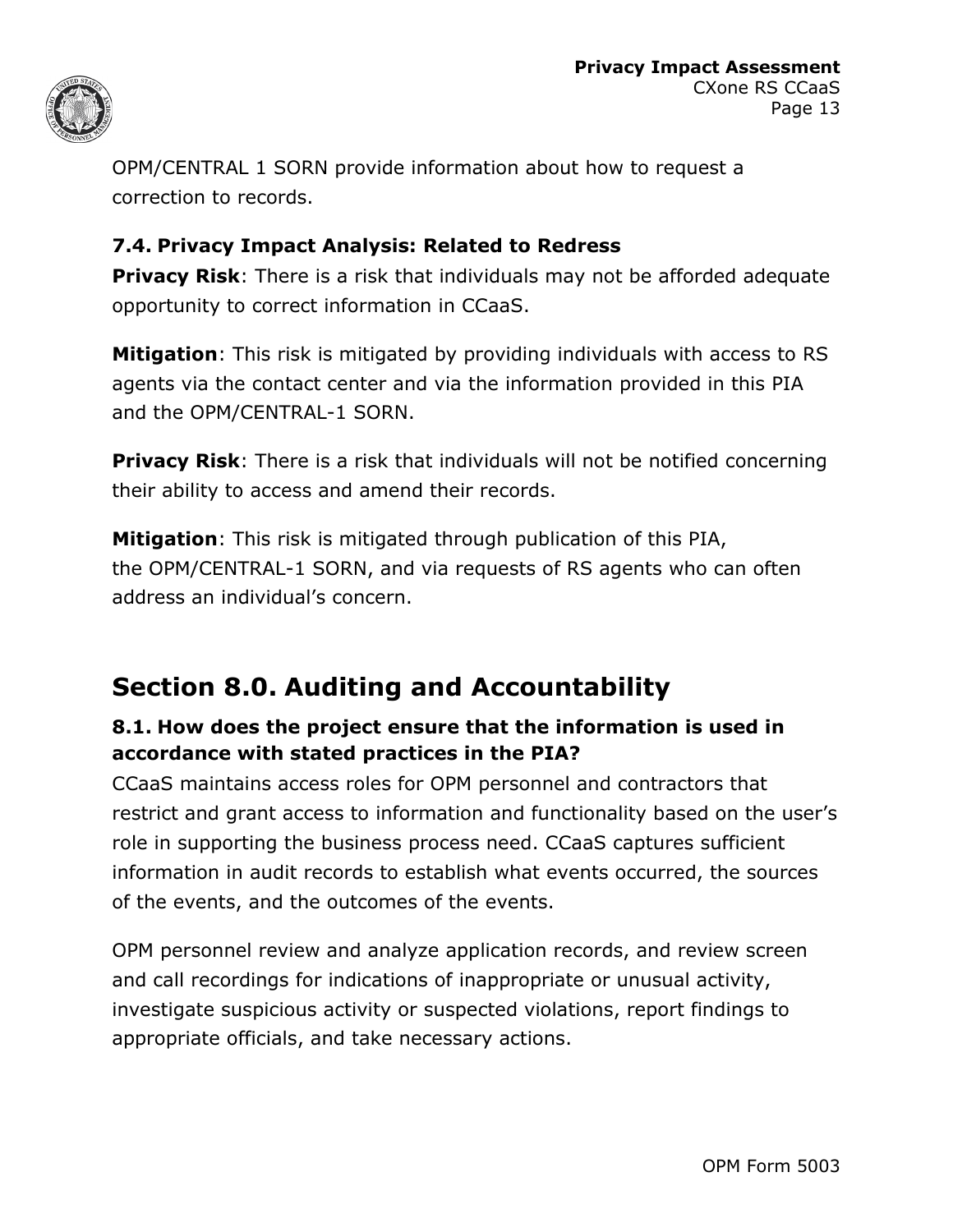

#### **8.2. Describe what privacy training is provided to users either generally or specifically relevant to the project.**

All OPM employees are required to complete annual IT Security and Privacy Awareness Training. In addition, end-users receive applicable CCaaS content training specific to their work responsibilities, which covers the appropriate use of the information in CCaaS and individual user responsibility.

#### **8.3. What procedures are in place to determine which users may access the information and how does the project determine who has access?**

CCaaS administrators grant access based on approval from the user's Federal supervisor. Each user is assigned a unique user account and assigned a defined set of privileges based on the least privilege principle. The CCaaS administrator is responsible for ensuring the appropriate authorization has been granted for the access and the privileges requested, and for the removal of the user's privileges once that authorization has ceased.

Since the system is a System as a Service (SaaS) platform, the vendor providing the system provides the same underlying system to multiple customers. The vendor's system employees are responsible for the development, maintenance, and operation of the SaaS platform. The SaaS platform provider does not have direct access to OPM customer data on the system.

RS RIO managers document who has left the contact center each month and the CCaaS administrators will terminate access of any person who leaves OPM employment or who otherwise no longer has a business need that requires access.